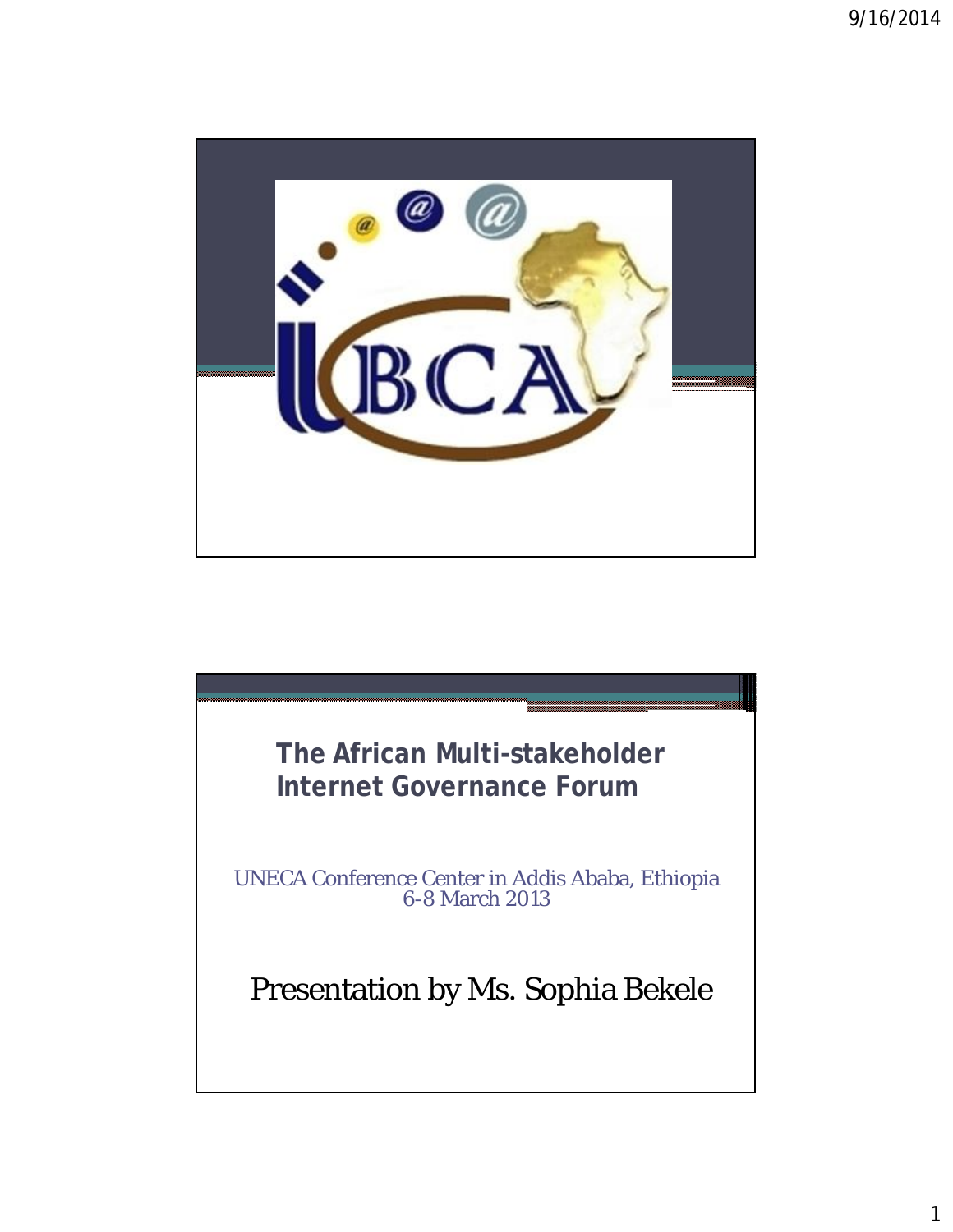

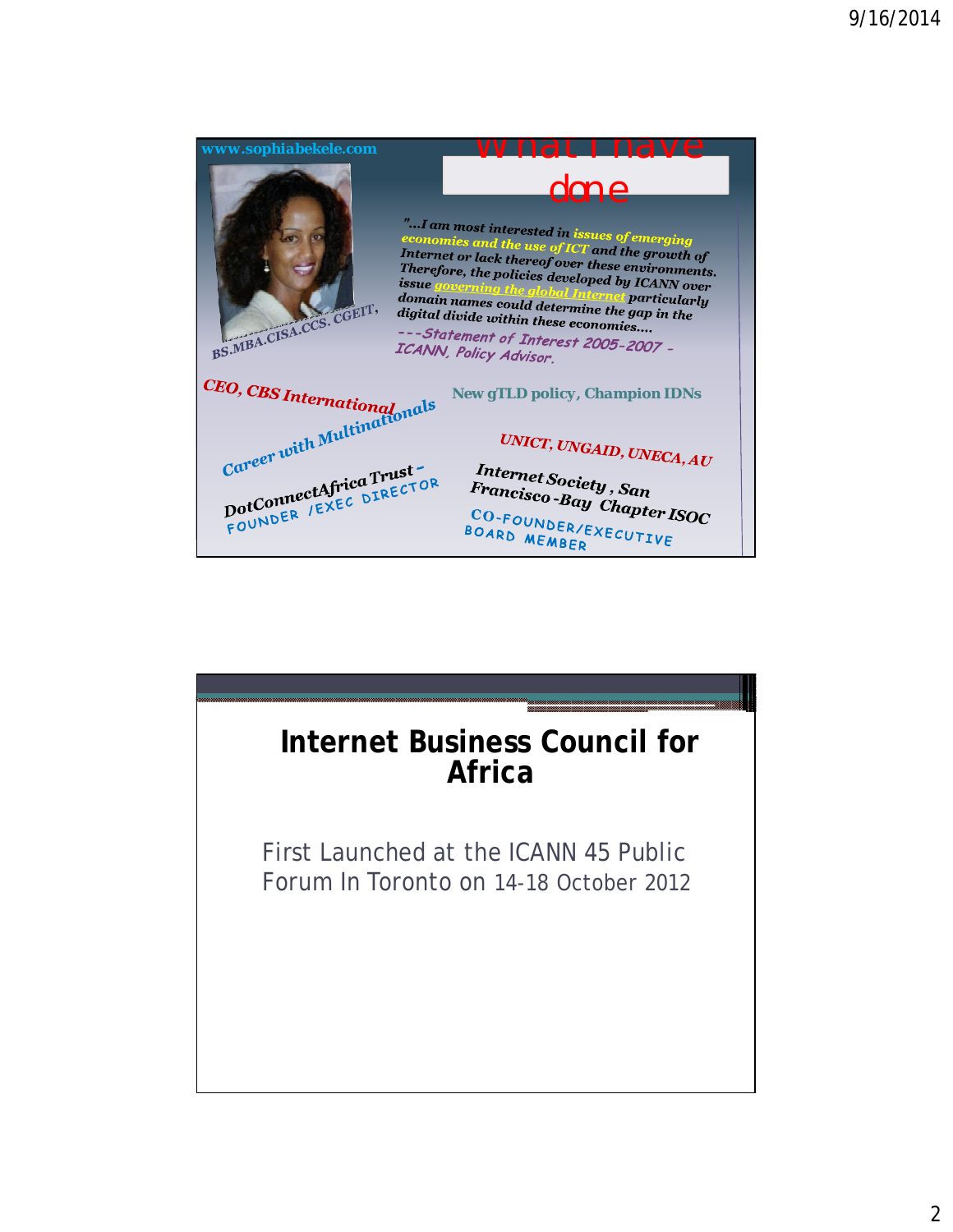

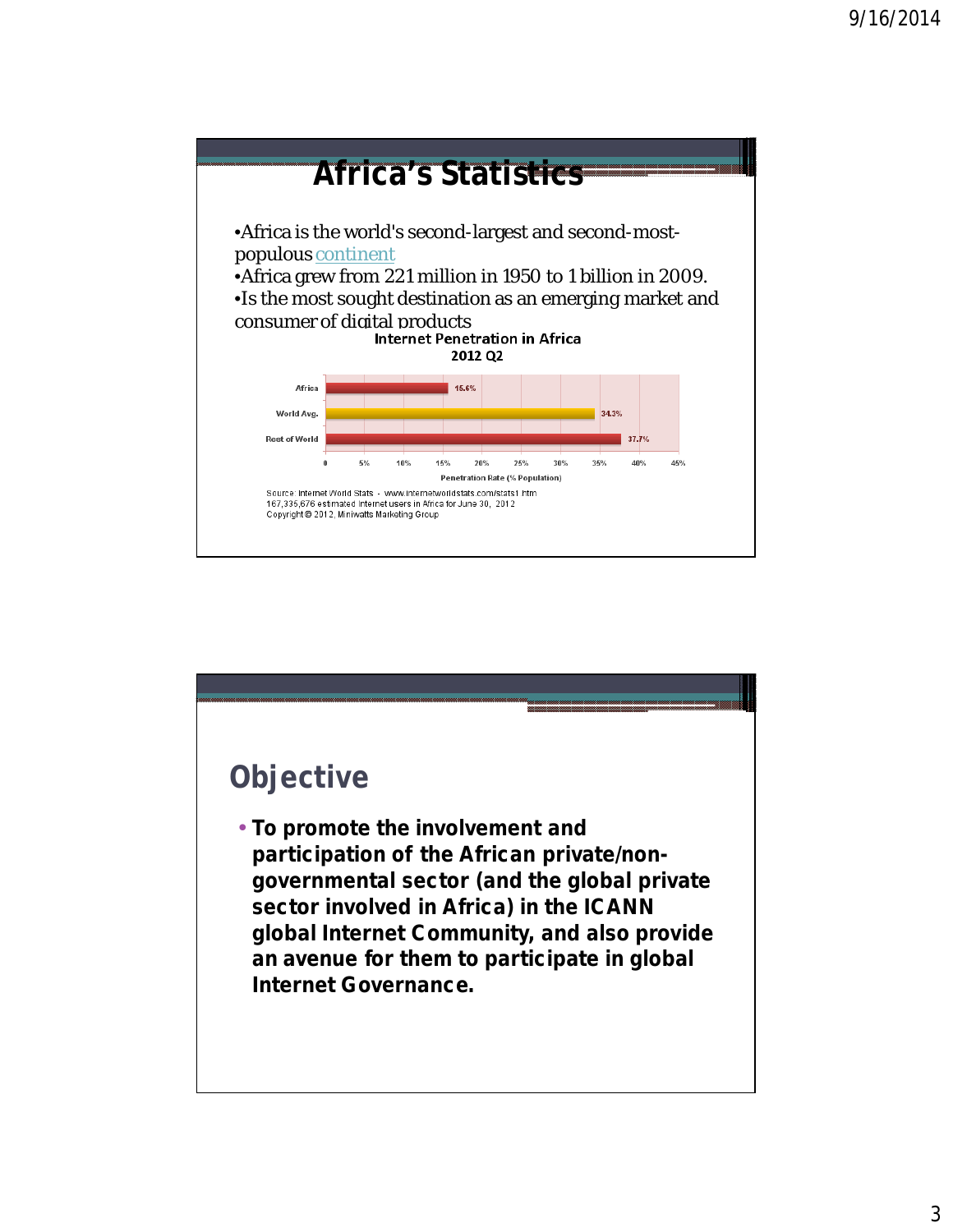### **Vision and Mission**

#### **Our Vision**

Synergizing technology and business for a digital Africa

#### **Our Mission**

To promote a business environment integrated fully with the modern internet infrastructure that is attractive to companies located in Africa by representing their interests at an international level, in the media and by providing a forum through which ideas and information can be shared.

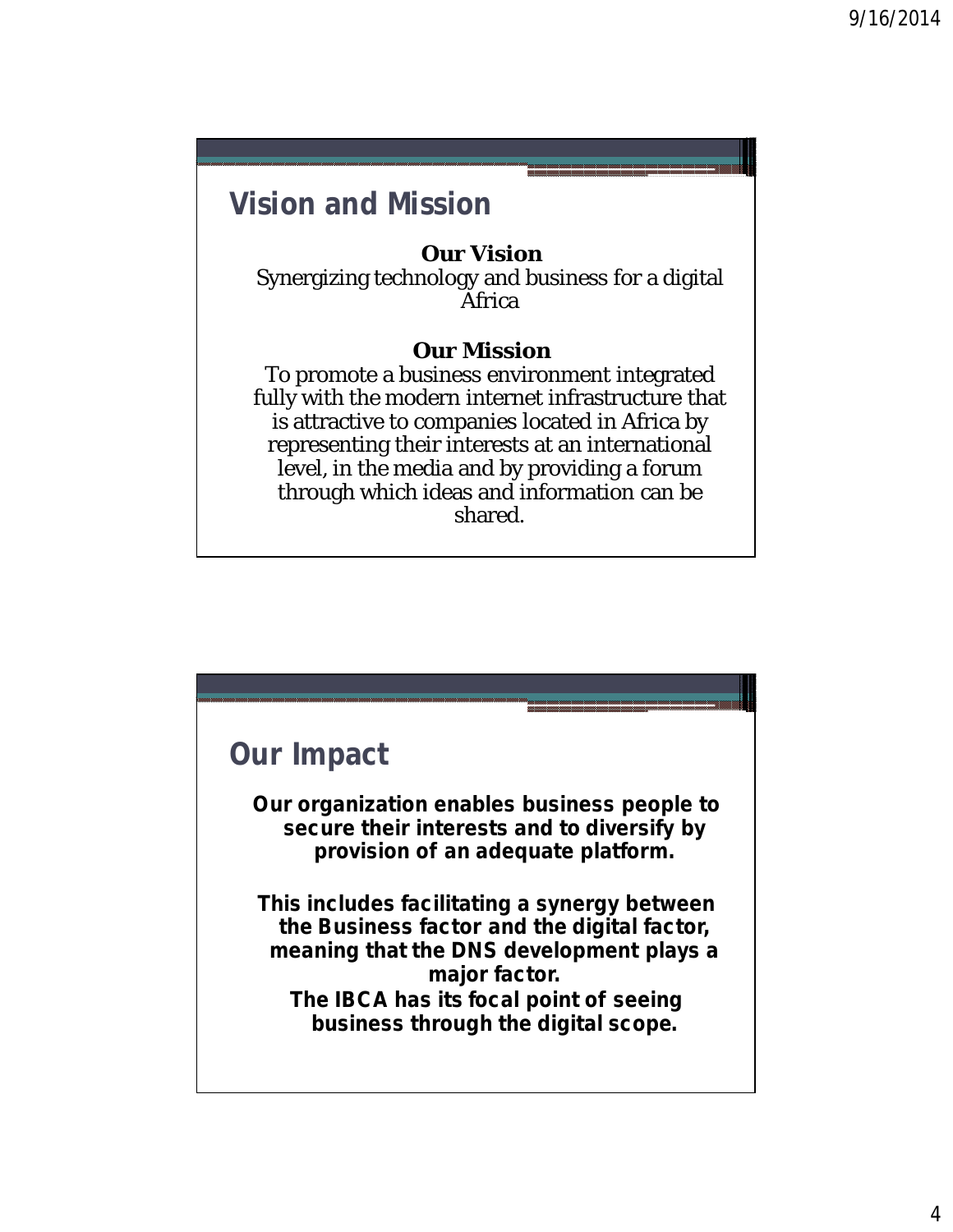## **The IBCA's Work**

**IBCA's model focuses on three major pillars or dimensions that include:**

> **Digital Transfer Initiatives QDNS industry Policy Development**

**Special Focus Group The IBCA will focus on Women and youth who have been identified as the major drivers of the Economy**

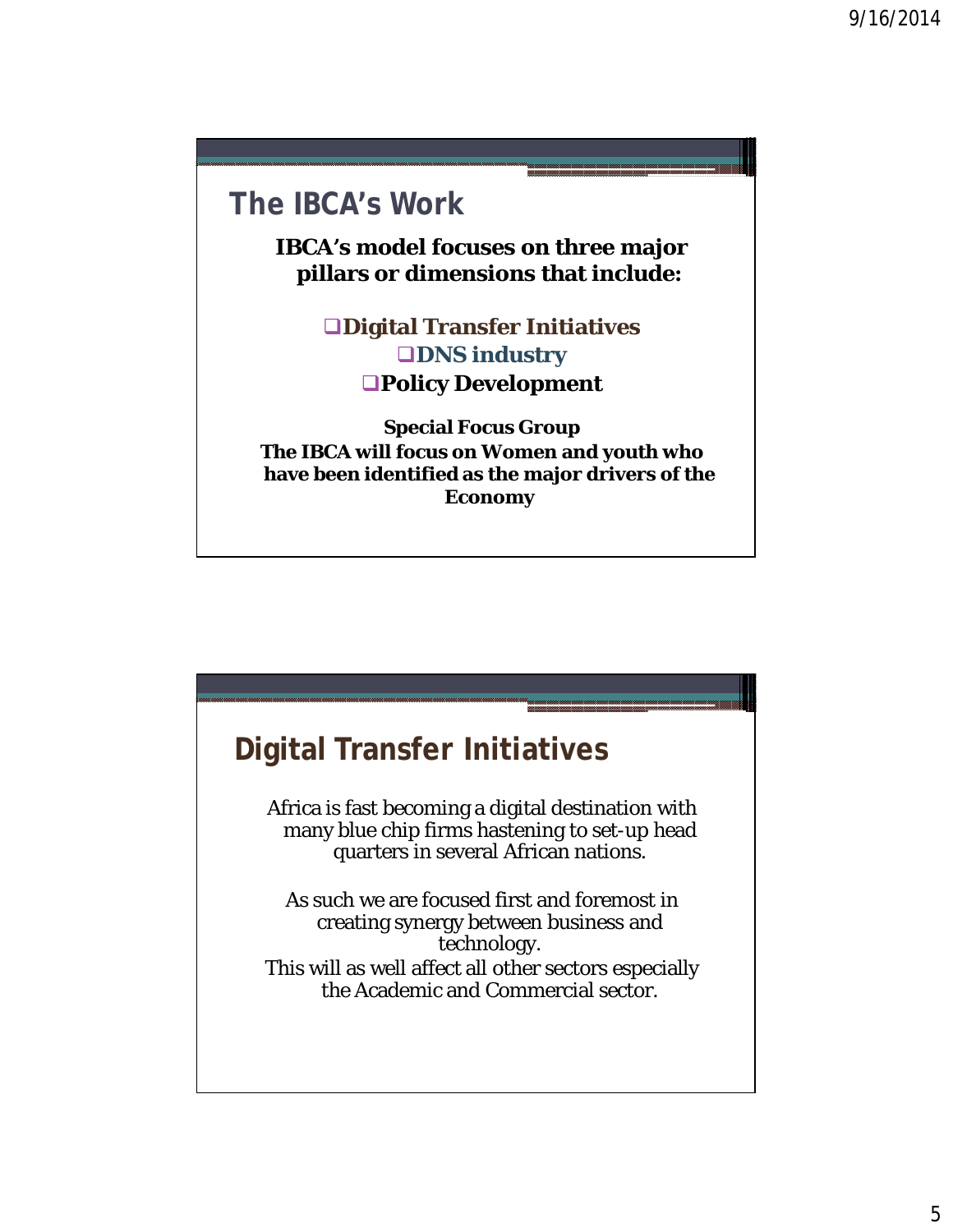## **DNS industry**

In-line with this, the IBCA has identified the pioneering bodies to work with and this will involve the country code registries and managers as well as where we shall formulate a platform for introducing DNS related plans.

## **Target Groups**

Africa remains with a huge deficit for an equal gender sensitive framework where every individual is able to thrive.

The IBCA in cognition to this has designed ways to involve the energetic youth who are the reason why Africa is fast becoming a digital aware continent as well as the women who if given empowerment business as well as the technology driven sectors such as the DNS and internet will be able too grow the continent better.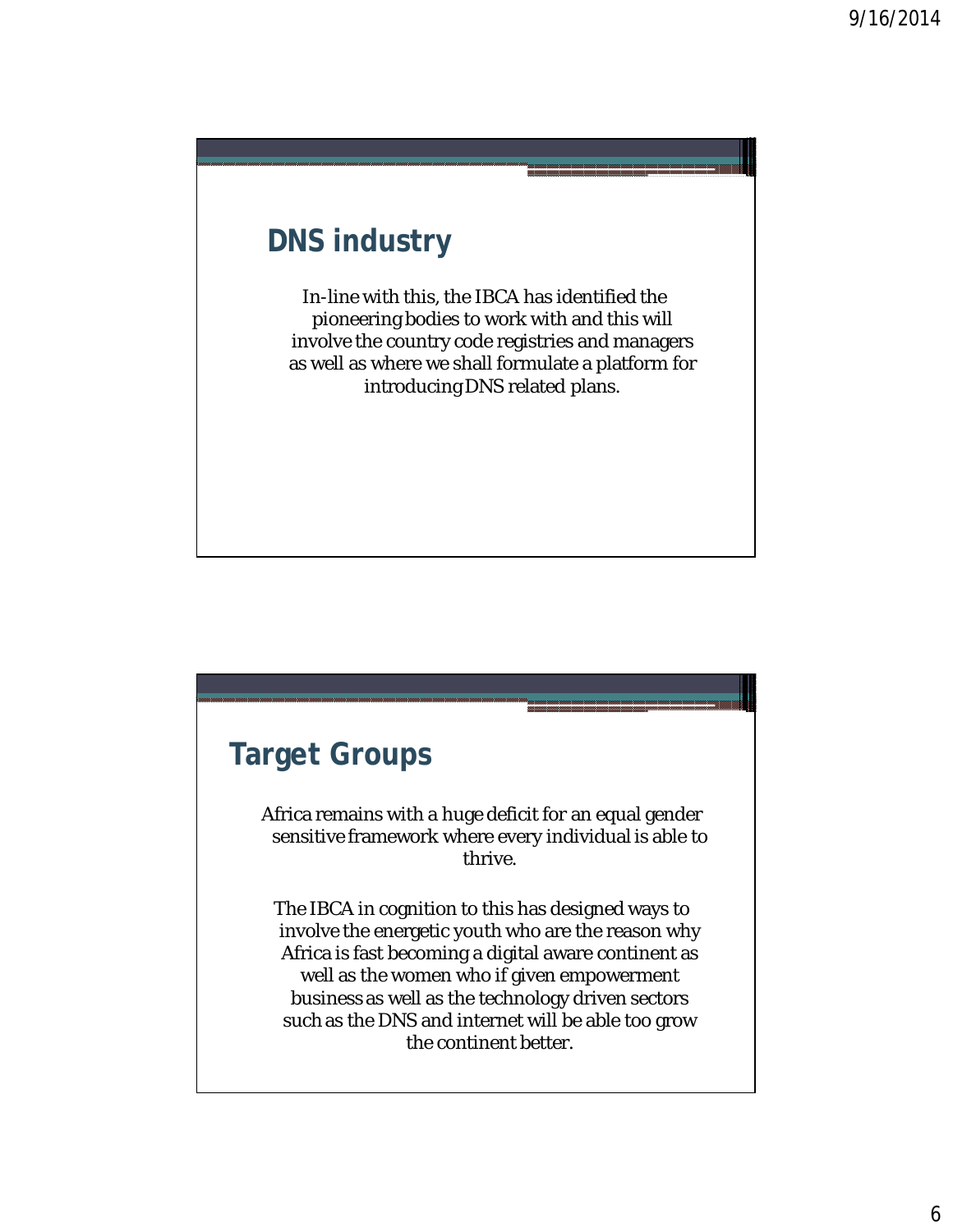## **Public-Private Partnerships (PPP's)**

Our aim in enhancing PPP is to influence the way in which public services are financed and delivered in Africa through:

- Encouraging public-private partnerships
- Providing information on public-private partnerships
- Sponsoring conferences and seminars on partnerships
- Stimulating dialogue between public and private sector decision-makers on the financing , Internet and delivery of public services
- Educating the African public
- Conducting objective and conclusive research on key issues that influence the effective use of partnerships to advance the African Tech-Business level.